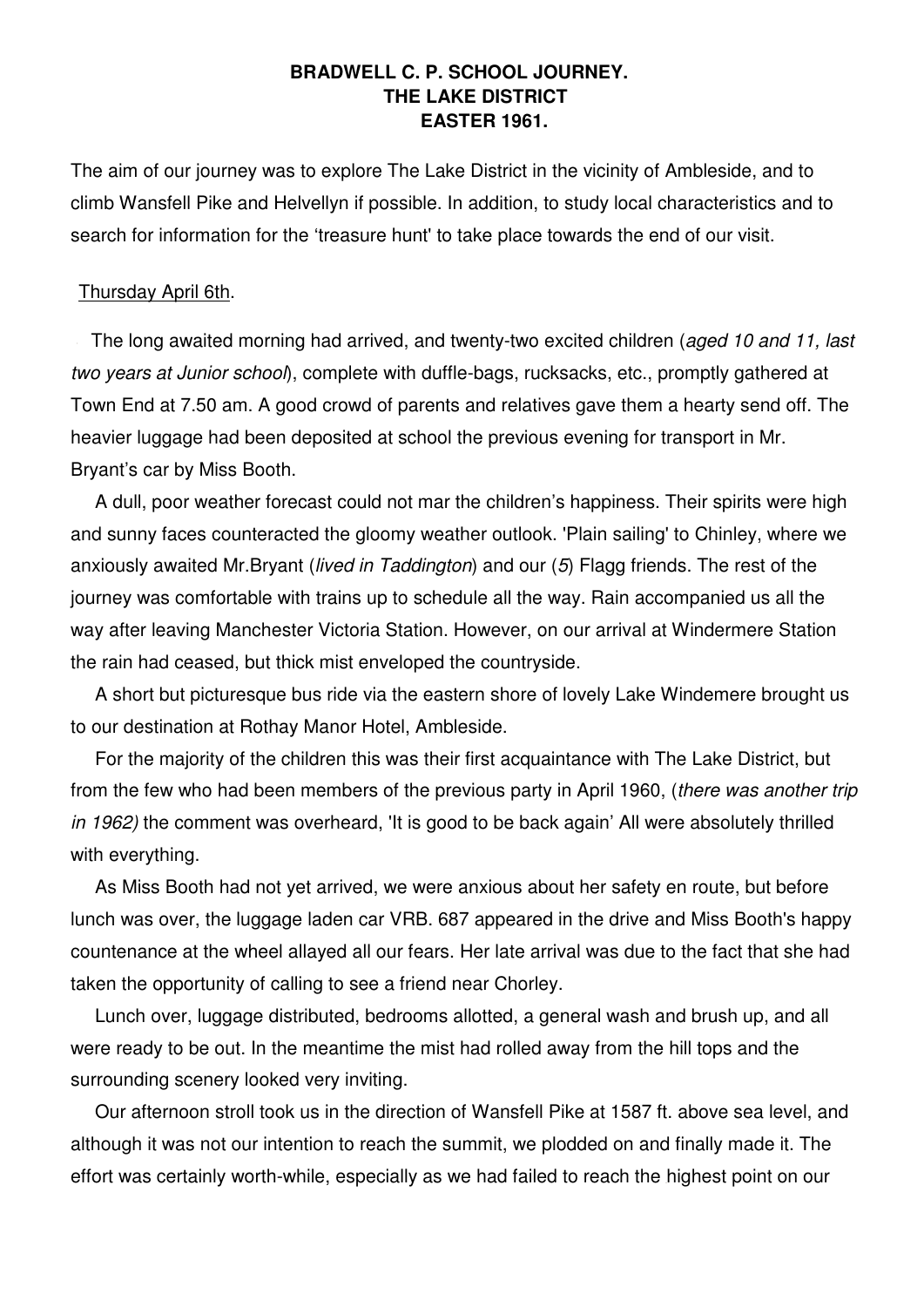previous attempt in 1960. Extensive mountain ranges, lovely Lake Windermere, the peaceful valleys of the Rothay and the Brathay, Ambleside, Rydal, and Grasmere were but a few of the many interesting places visible from the pike. The downward route, through bogs and mountain streams, was rather hazardous, but the spills and thrills caused much amusement, and the afternoon's outing was thoroughly enjoyed by all. Dinner over, letters and post cards were written to inform parents of their safe arrival, and to give their first impressions of Rothay Manor Hotel and Ambleside. Some telephone calls were also made.

In spite of early rise, a long train journey, and a fairly strenuous hike, some of the children were still very much 'alive' and ran off their energy in the spacious gardens of the hotel. Then to bed to enjoy the 'smashing' bedrooms, about which many of them had commented on their post cards.

#### Friday April 7th.

The children were up and about early to explore the neighbourhood and make the most of their first full day in Lakeland.

Our morning ramble was through the delightful town of Ambleside where the children were given half an hour to wander at leisure to view the shops along the main street. Some were so keen to spend on gifts for home, while others availed themselves of various badges with which to adorn their rucksacks and duffle bags.

The quaint little house on the bridge over the Stock Beck, was a source of interest and many snaps (*photographs*) were taken from various viewpoints. A little further on we left the main Rydal Road and followed the footpath to the left which led us to Miller Bridge, the picturesque packhorse bridge of single stone archway spanning the River Rothay. This again brought a halt for snaps, as did the lovely waterfall not far hence. Rothay Park was the next attraction. Here swings and massive wooded rocks claimed the attention of the children for another half hour. A short walk brought us back to Rothay Bridge where we halted once again to view the neat gardens with stone adornments at 'Seven Gates' a delightful cottage on the riverside opposite our hotel.

By the time lunch was over, the sun had broken through so we took the opportunity of the fine afternoon for a sail on the lake. A short walk via a park brought us to Waterhead Green. Here Wordsworth's poem became a reality, for 'beside the lake, beneath the trees, daffodils in their thousands were fluttering and dancing in the breeze'. These were much appreciated by the children who decided they were worth 'snapping'.

Down by the promenade our boat The Spray was just ready for off, so when Mr. Bryant had booked our fares we excitedly boarded her. A rather stiff breeze and flying spray (our craft was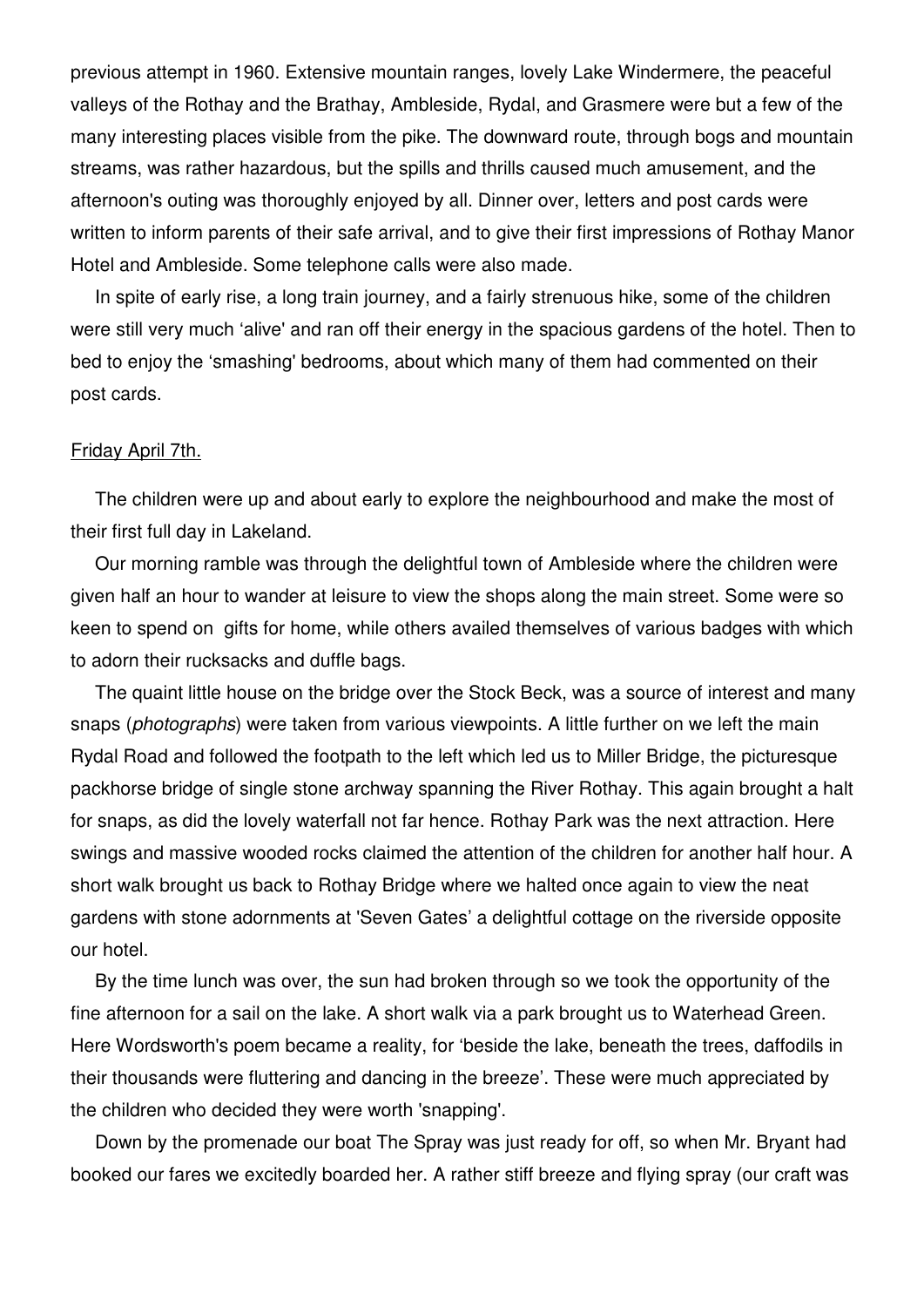appropriately named) called for mackintoshes and hoods, and all enjoyed a thrilling sail to the islands near Bowness and back again. The climax come on our return journey, for just as we were approaching Waterhead Bay, water skiers sped past us and then returned just before we drew in at the landing stage.

Once more ashore, Mr. Bryant took the children for a stroll through Ambleside town while Miss Booth and Miss Fischer went shopping to buy in provisions for the packed lunches needed on the morrow. After our evening meal, the whole party accompanied by Mr. Bryant went to the first house at the local cinema to see a Charlie Drake film. While they were out Miss Booth and Miss Fischer packed thirty lunches in readiness for the day on Helvellyn. During the evening a phone message from a parent told us that it had been a miserable day in Bradwell, so we considered ourselves very fortunate up in Lakeland - we had enjoyed a lovely fine day.

#### Saturday April 8th.

What a relief to find a lovely sunny morning for our full day's climbing on Helvellyn. Immediately after breakfast flasks were filled in the kitchen of the hotel and packed lunches distributed among the children. Off we went to catch the 10.18 am bus at the bus station. The sight of a S.U.T. bus in the Ribble garage caused some excitement. From the top deck of the bus marvellous views were to be seen as we travelled for about eight miles along the eastern shores of Rydal Water and Grasmere and through the lovely villages named after them. At Grasmere the 'Lion and the Lamb' crags could be plainly seen from the opposite viewpoint where the rugged rocks met the skyline. At Wythburn on Thirlmere (the chief source of Manchester's water supply) we alighted, but our kindly conductor arranged to meet us at about 4.0 pm on our return journey.

The climb started up the steep ravine through the pretty avenue of fir trees. As the ascent became steeper, our speed decreased, except for a few very energetic youngsters who would persist in getting ahead. To keep a check on their progress, a bright yellow scarf was attached to a stick and carried by the forward party, and from then onwards this became our 'Standard'.

From time to time we caught up with another party of Junior scholars from Birmingham whom we discovered had been up Helvellyn on the same day as we had been there last year. On we plodded, halting at intervals to regain our breath and to view the wonderful vistas below us. We decided to master the rather rough piece known as High Crags before the lunch stop, so on we went following the cairns along the rough pathway. The stiff climb and the heat of the day caused many to strip off gloves, scarves, cardigans, etc. We enjoyed our packed lunch and drinks as we sat on the grass approximately 2900 feet above sea level. Refreshments over, we again plodded on and eventually reached the summit at 2.0. pm, halting on the way to read the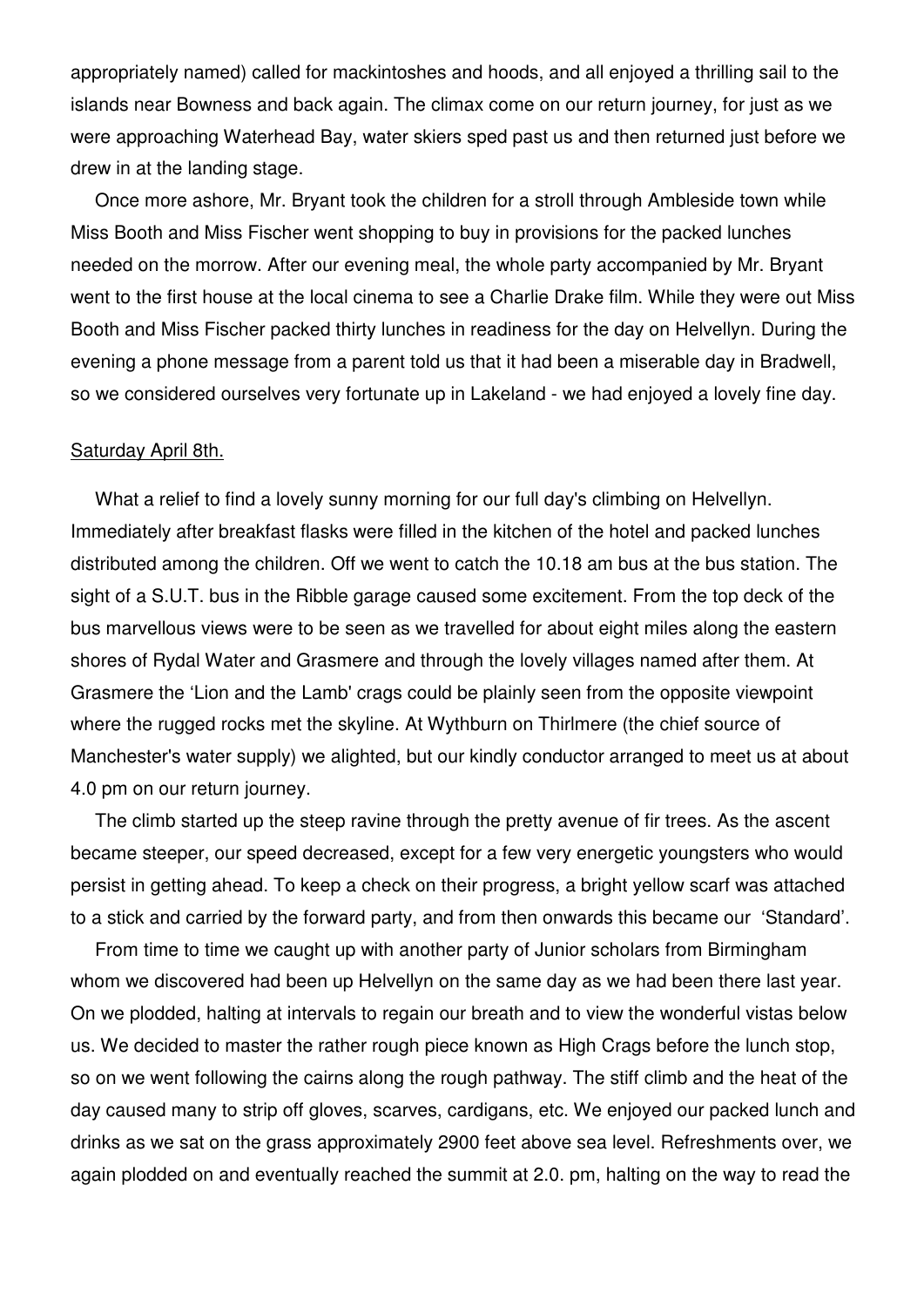monument to John Leeming and Bert Hinkler<sup>+</sup>. The view from the summit was wonderful and well worth our effort. We were certainly not alone; many other climbers were enjoying the scenery too, and some were picnicking up there. The glorious sunshine, and the deep snow on the sheltered sides of the sheer precipices seemed somewhat incongruous. Below to the east lay Red Tarn, and further down in the distance Lake Ullswater. Away to the south, Windermere and Coniston were plainly visible.

When all our amateur photographers had finished, we commenced our downward trek, which I think, was more tricky and more hazardous than the ascent. The zig-zag paths alongside Nethermost Pike and Dollywaggon Pike were very stony in places and made 'hard going'. As Grisedale Tarn came into view, much land had still to be crossed. Alongside the tarn a short halt was made for a snack before yet another strenuous climb was made over the next ridge. This again proved rough going and several children appeared to be tiring and started to lag behind. Miss Booth and the few stalwarts raced well ahead and were out of sight by the time the others reached the picturesque waterfalls which tumbled into Tongue Ghyll - the rocky valley leading to the main road a long way hence, and to our bus.

In spite of our slightly late arrival at the appointed 'pickup  $e^e$  place, our kindly bus driver and conductor had waited for us. We appreciated their consideration.

Back home at Rothay Manor Hotel, we stripped off our muddy attire, washed and changed for dinner. To our surprise, the children were out playing ball games within a few minutes of changing; they had certainly not been taxed to the full. How we enjoyed our dinner that evening, and how the children's faces glowed after their day in the mountain air. They all looked the picture of health. The evening was spent in the lounge where Mr. Bryant organised paper and pencil games. It had been a wonderful day and all were well pleased with their achievement.

## Sunday 9<sup>th</sup> April

This was our only wet day. The morning was set apart for attendance at St. Mary's Church Ambleside. There was a full congregation. After the service we viewed The Wordsworth Memorial Window, which was presented English and American admirers, The Wordsworth Chapel, The Altar, The Lectern Bible presented by Mary Wordsworth, and the rush-bearing mural painting on the west wall

After lunch, games and competitions were arranged in the lounge, as the weather was still too wet for outdoor pursuits. A general observation competition (prepared by Mr. Bryant) proved very interesting. All the answers could be found in and around the hotel or from The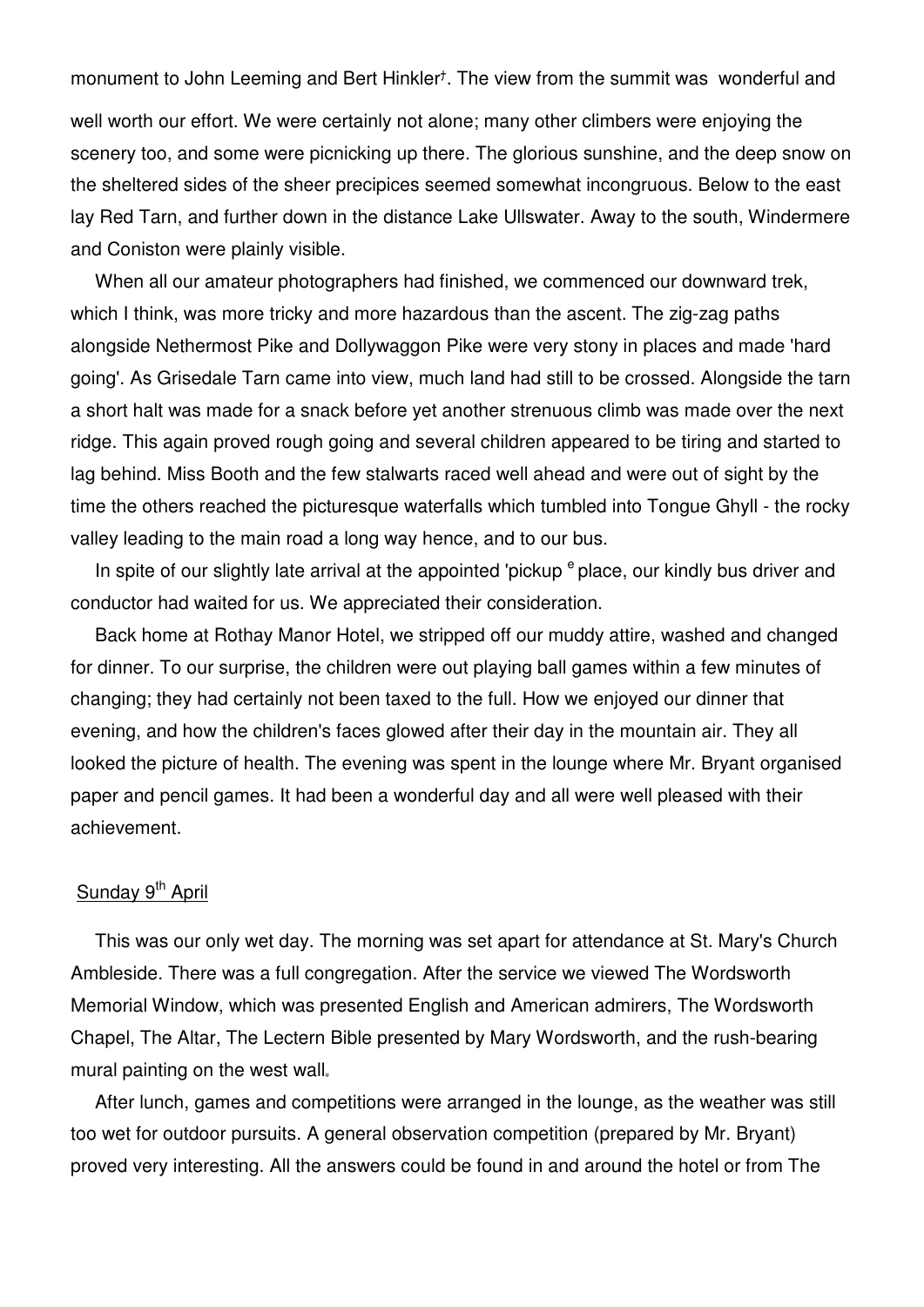Lake District O.S. map at hand. The evening too was spent in the lounge where the children again enjoyed games and gramophone records.

## Monday April 10th.

This being Kathleen Buxton's birthday, we sang Happy Birthday to Kathleen while at the breakfast table. The mail from home was distributed to all concerned, and the contents of letters discussed.

Our programme for the day commenced with a coach ride, the that was coach specially hired for our party, awaited us not far from the back gate of our hotel. Once again we followed the route to Grasmere, the conductor pointing out places of interest on the way. These included Wordsworth's Seat and Dora's Field. Our first stop was at Cottage, the home of Wordsworth and his sister Dorothy for about eight years, and where much of his best work was produced.

Post cards, booklets etc. were purchased at the little shop, while we waited for our turn to view the Cottage, as there was another party going through at the time. As we stood near the gate, a foreigner took a colour-snap of our queue, much to the delight of the children. Inside the Cottage, exhibits were explained by the guides as we toured the tiny dark old-fashioned rooms, which were full of very interesting relics of bygone years. Then we walked round the lovely terraced garden orchard at the rear of the Cottage, and down the little stairway of stone steps

from the moss-covered hut where Wordsworth loved to sit, and where he composed many of his verses.

Grasmere Church dedicated to St. Oswald, was the next place of interest to be visited, and here we saw the memorial tablet to W. Wordsworth and noticed the rough-hewn beams resting on massive pillars. In the south comer of the peaceful little churchyard, under the shade of one of his yew trees and beside his beloved Rothay Wordsworth lies buried together with other members of his family. Several snaps were taken of this peaceful comer.

Back to our coach and on to the next stage of our journey. Returning via the east shore of Lake Grasmere, we alighted at The Wishing Gate where we started our ramble over Loughrigg Terrace. The first part was rather stiff but the higher we climbed the lovelier were the views of charming Grasmere in the valley below. Once over the ridge our path was much easier, and away in the bottom of the valley, on the other side at Chapel Stile, our coach appeared in the distance as a tiny Dinky toy.

All aboard, our driver then took us via Elterwater and Skelwith Bridge to Rothay Bridge where we turned round to follow the road southwards to the castle on the Lancashire side of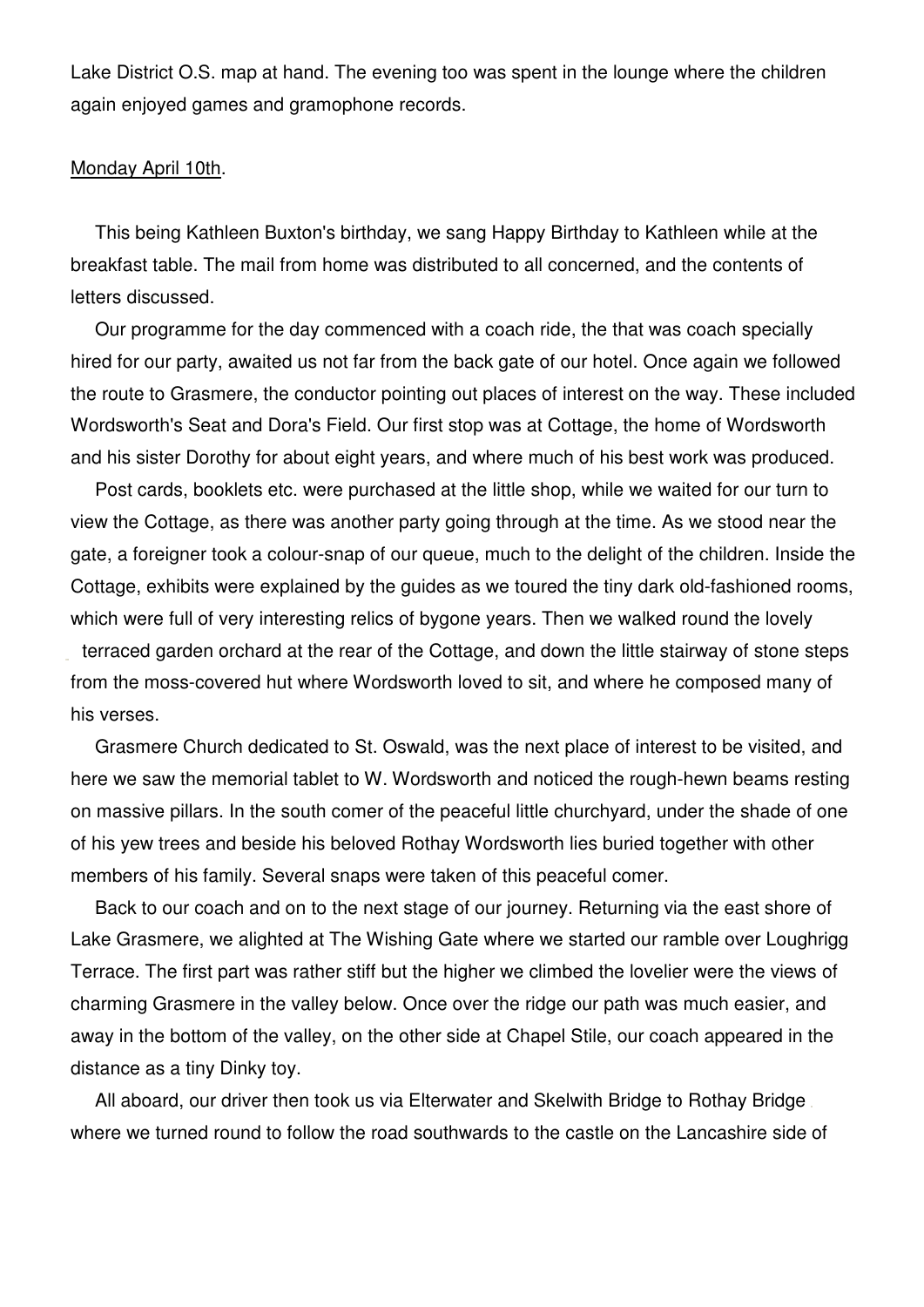Lake Windermere. Wray Castle is now a Merchant Navy training school. After a pleasant walk round the grounds of the castle we returned to our coach for a short ride back to our hotel.

While we were enjoying our morning's excursion, Mr. Bryant was travelling the 'Treasure Hunt' route and preparing the afternoon's programme.

Lunch over, the children were grouped in teams, and leaders were supplied with a list of clues. Then Mr. Bryant transported the teams in relays, Miss Booth set them off at Spy Hill and Miss Fischer brought up the rear to be picked up later. When all groups were off, the teachers toured the route to keep a watch on the children and to check up on various answers. The Treasure Hunt was thoroughly enjoyed, and all groups finished the course.

The evening was spent in the lounge - games and records again occupying the time. As this was Kathleen Buxton's birthday and David Peck's on the morrow, the children were given a special treat before retiring to bed. While Mr Bryant kept the children occupied in the lounge , Miss Fischer prepared a surprise in the dining room. Miss Booth had kindly provided chocolate cake and fruit drinks for a surprise birthday supper, but unfortunately she was unable to share in the fun as she had retired to bed soon after dinner owing to not feeling well. What excitement followed when the children finally went upstairs to bed. While the children were partaking of their extra treat in the dining room, Mr. Bryant had been around the bed rooms to play tricks. Then came the fun as hidden pyjamas were sought, and 'apple-pie beds were discovered.

Another happy day over.

#### Tuesday 11th. April

Our last day had arrived and the morning was taken up with present buying. Before leaving the breakfast table a collection was taken for a gift of appreciation to our maid (Wendy) md other helpers. Immediately afterwards, bags were packed and deposited in the games room. Then off on our shopping expedition for gifts and souvenirs to take home to relatives and friends.

Back at Rothay Manor Hotel, the hour before lunch was one of excitement as girls and boys displayed their various purchases, and parcelled them up in readiness for presenting on their return to Bradwell.

At approximately 2.30 pm after bidding farewell to our kind hostess, we set off on our homeward journey. Miss Booth drove off with VRB 687 fully laden, and the others left to catch the bus at Ambleside Bus Station. As we travelled to Windermere Station we took our final view of the lake in lovely sunshine.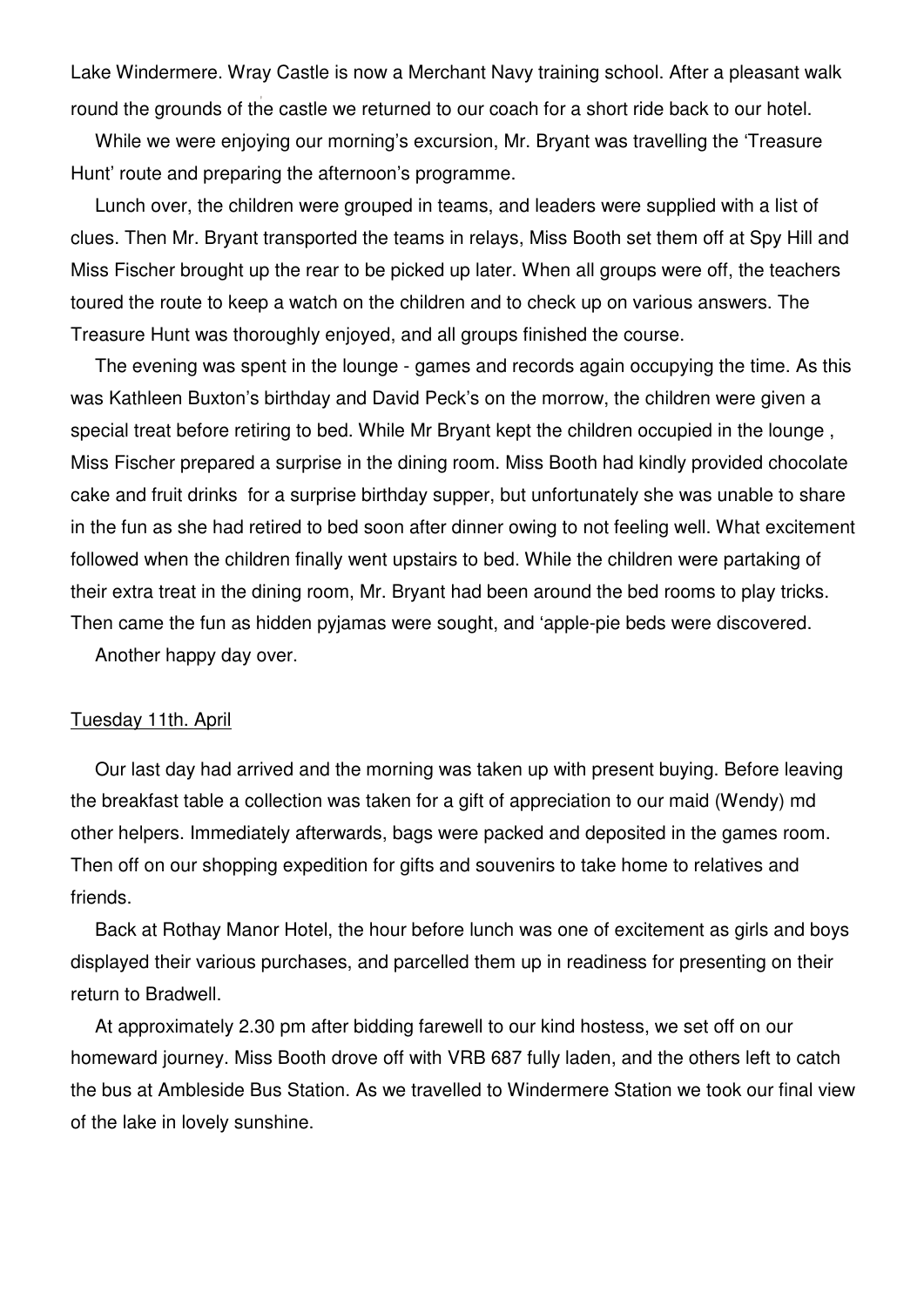Trains were all up to time, and the journey was comfortable with friendly fellow travellers. During the rather long wait at Manchester Central Station, those who so desired partook of refreshments at the cafeteria service on the station.

The diesel engine which drew our train from Manchester proved a source of interest to the boys, so Mr. Bryant asked the driver's permission for them to view it. The engine driver kindly consented to this request, but preferred the inspection to take place at Chinley rather than at Manchester as more time would be available there. Needless to say, the boys were delighted. On our arrival at Chinley the engine was viewed and toured by the boys. We then bade farewell to Mr. Bryant and our Flagg friends, and boarded our train for Hope. There our bus awaited us, and before long we were back at Town End where parents had gathered to welcome us home. How the tongues wagged as we proceeded to Mrs. Waining's for the luggage which Miss Booth had safely delivered there before our arrival

So ended another very enjoyable school journey.

16. Fischer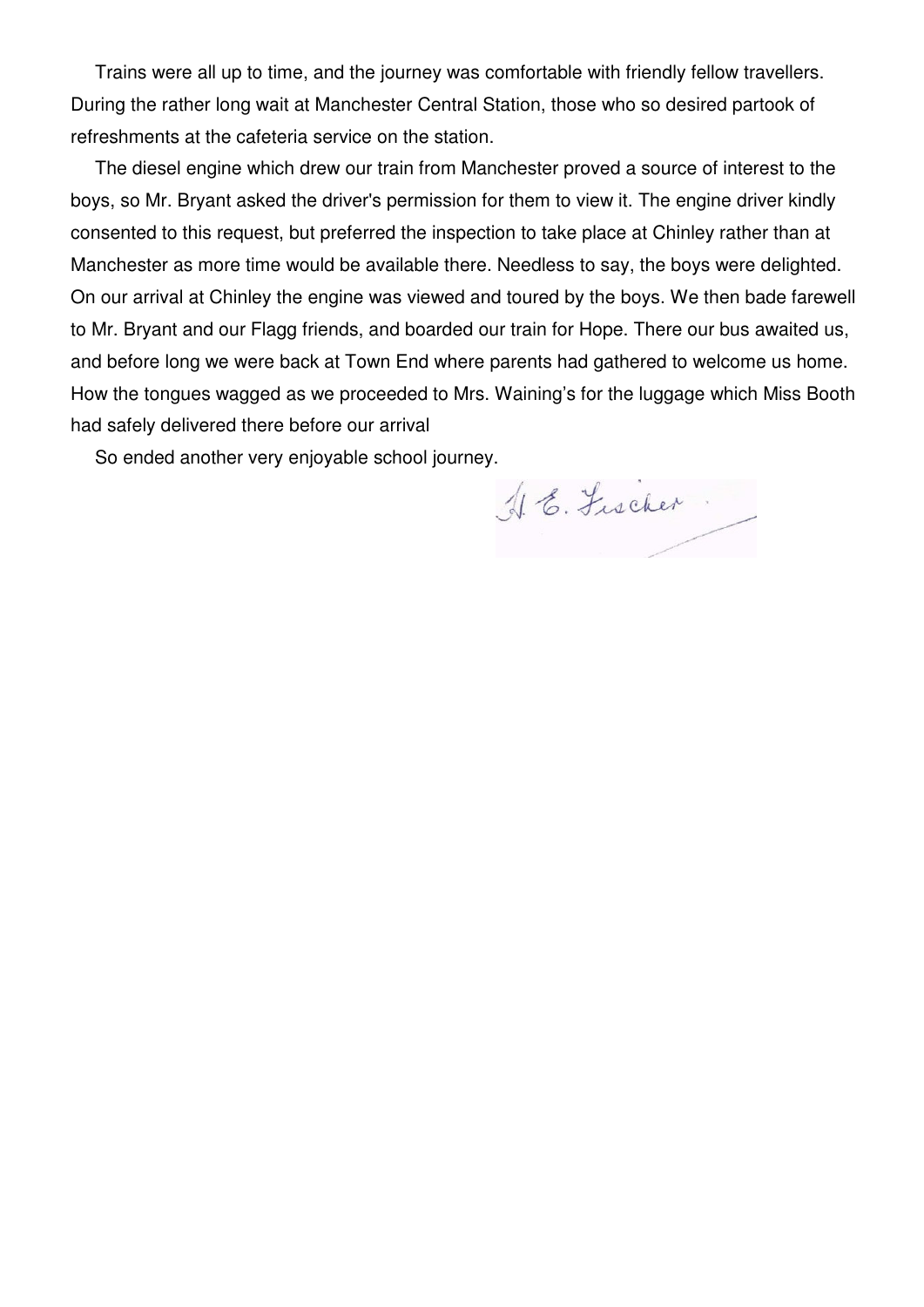# The Treasure Hunt.

- 1. What farm is next to its cottage?
- 2. What bird is in the hollow tree ?
- 3. Now cross the stream read the contents of the tin can.
- 4. What sort of water do the W. A. and District Angling Association issue a notice about ?
- 5. What grows on a tree near a caravan ?
- 6. A lout left a Kellogg's Ford Anglia (a) what sort of lout (b) what car number?
- 7. How many times does C.R. Shepherd go to work on Sunday?
- 8. Should he be a or ?
- 9. What is there at Skelwith Fold?
- 10. What shape is the ventilator at Brathay Hall
- 11. What shape are the semi-circular windows?
- 12. What is the Lancashire motto?
- 13. Draw the sign between Lancashire and Westmoorland.
- 14. If Christmas Day is on a Saturday, what time does the last bus leave Hawkshead for Ambleside?
- 15. After the notice for Croft Hotel, how many men should be yawning ?
- 16. At the same place who has gone away ?
- 17. How many times on the Rothay Bridge ?
- 18. What two letters must be put into Mr. Graveson's name to spell what he sells?
- 19. After Miller Bridge what is -S-?
- 20. What is 'packhorse whiskers'?
- 21. Who points at Morecambe?
- 22. How old was J.P. in 1900?
- 23. Who hopes you enjoy sitting on this seat?
- 23. What is wound on a bobbin?
- 24. What colour gate has a hinge like this ??
- 25. Is this house spelt. ? Name the house.
- 26. Name three tools used by Mr. Jones
- 27. How many stepping stones?
- 28. What can't you see beyond the stepping stones?
- 29. What is the occupation of Messrs. Musgrave's Ltd?
- 30. How many wooden posts from the stepping stones to the main road?
- 31. How many can ride along this road?
- 32. How far to Keswick?
- 33. Whose College for teachers